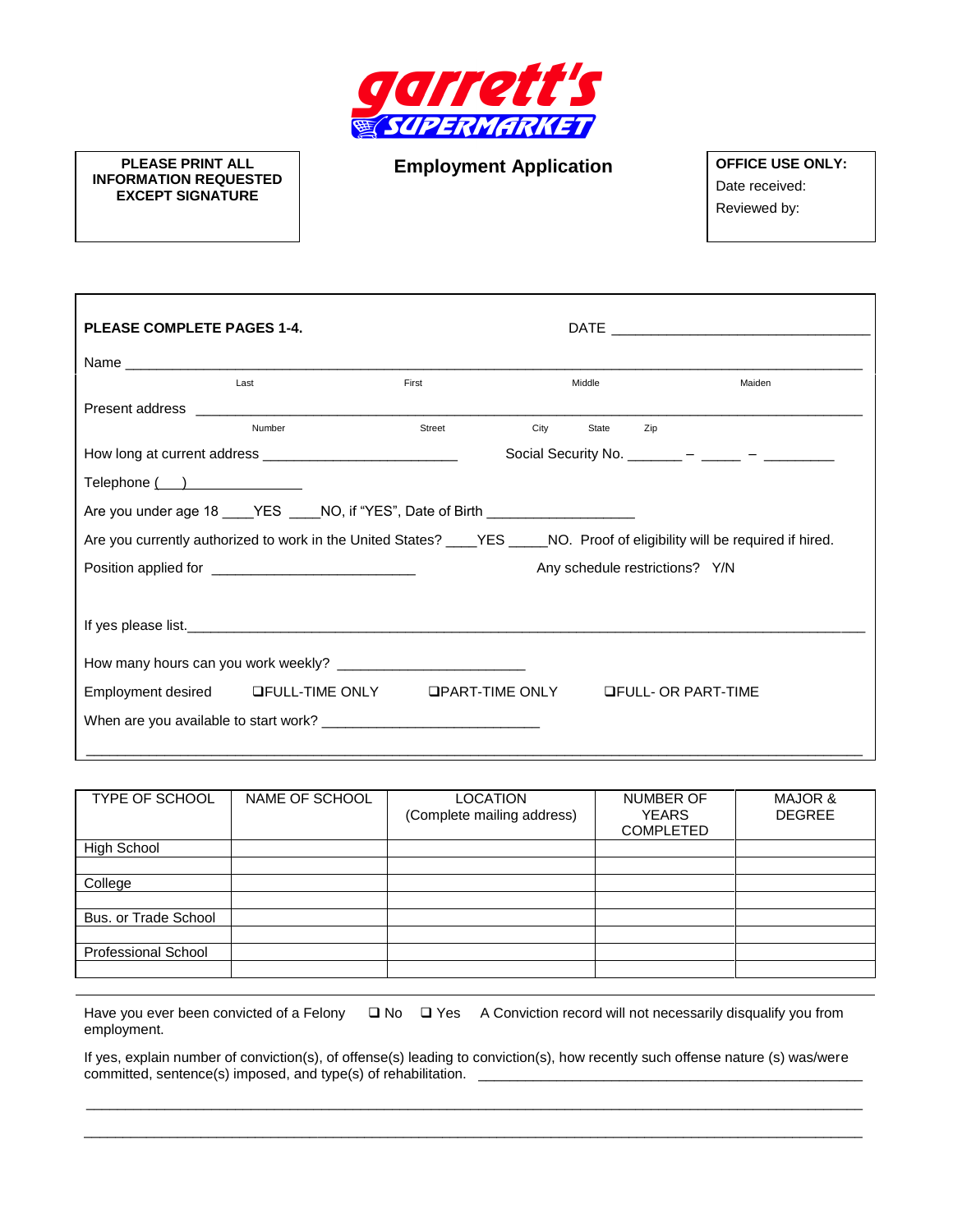| <b>PLEASE PRINT ALL</b><br><b>INFORMATION REQUESTED</b><br><b>EXCEPT SIGNATURE</b>                                                                                                                                                                                                                                                                                                                                                        |                      |  |                                        |            |                    |                   |
|-------------------------------------------------------------------------------------------------------------------------------------------------------------------------------------------------------------------------------------------------------------------------------------------------------------------------------------------------------------------------------------------------------------------------------------------|----------------------|--|----------------------------------------|------------|--------------------|-------------------|
|                                                                                                                                                                                                                                                                                                                                                                                                                                           |                      |  | <b>APPLICATION FOR EMPLOYMENT</b>      |            |                    |                   |
|                                                                                                                                                                                                                                                                                                                                                                                                                                           |                      |  |                                        |            |                    |                   |
| DO YOU HAVE A DRIVER'S LICENSE?                                                                                                                                                                                                                                                                                                                                                                                                           | $\Box$ Yes $\Box$ No |  |                                        |            |                    |                   |
|                                                                                                                                                                                                                                                                                                                                                                                                                                           |                      |  |                                        |            |                    |                   |
| Driver's license                                                                                                                                                                                                                                                                                                                                                                                                                          |                      |  |                                        | Operator   | □ Commercial (CDL) | <b>QChauffeur</b> |
| Expiration date _______________________                                                                                                                                                                                                                                                                                                                                                                                                   |                      |  |                                        |            |                    |                   |
| Have you had any accidents during the past three years?                                                                                                                                                                                                                                                                                                                                                                                   |                      |  |                                        |            |                    |                   |
| Have you had any moving violations during the past three years?                                                                                                                                                                                                                                                                                                                                                                           |                      |  |                                        |            |                    |                   |
|                                                                                                                                                                                                                                                                                                                                                                                                                                           |                      |  | <b>OFFICE</b><br><b>POSITIONS ONLY</b> |            |                    |                   |
| $\Box$ Yes                                                                                                                                                                                                                                                                                                                                                                                                                                |                      |  | $\Box$ Yes                             | Word       | $\Box$ Yes         |                   |
| $\square$ No<br><b>Typing</b>                                                                                                                                                                                                                                                                                                                                                                                                             | $\frac{1}{2}$ WPM    |  | 10-key □ No                            | Processing | $\square$ No       | WPM               |
| PC<br>Personal<br>$\Box$ Yes<br>Computer<br>$\square$ No<br>Mac                                                                                                                                                                                                                                                                                                                                                                           | $\Box$<br>O.         |  |                                        |            |                    |                   |
|                                                                                                                                                                                                                                                                                                                                                                                                                                           |                      |  |                                        |            |                    |                   |
| Please list two references other than relatives.                                                                                                                                                                                                                                                                                                                                                                                          |                      |  |                                        |            |                    |                   |
|                                                                                                                                                                                                                                                                                                                                                                                                                                           |                      |  |                                        |            |                    |                   |
|                                                                                                                                                                                                                                                                                                                                                                                                                                           |                      |  |                                        |            |                    |                   |
|                                                                                                                                                                                                                                                                                                                                                                                                                                           |                      |  |                                        |            |                    |                   |
|                                                                                                                                                                                                                                                                                                                                                                                                                                           |                      |  |                                        |            |                    |                   |
|                                                                                                                                                                                                                                                                                                                                                                                                                                           |                      |  |                                        |            |                    |                   |
| Telephone ( )                                                                                                                                                                                                                                                                                                                                                                                                                             |                      |  |                                        |            |                    |                   |
|                                                                                                                                                                                                                                                                                                                                                                                                                                           |                      |  |                                        |            |                    |                   |
| Please use this space to elaborate on any background, experience, or qualifications that you believe should be considered in<br>evaluating your qualifications for employment. You may include hobbies, volunteer experience, and other activities you<br>believe relevant. Please omit any information that would disclose your race, gender, age, marital status, ethnic origin,<br>religious or political affiliations, or disability. |                      |  |                                        |            |                    |                   |
|                                                                                                                                                                                                                                                                                                                                                                                                                                           |                      |  |                                        |            |                    |                   |
|                                                                                                                                                                                                                                                                                                                                                                                                                                           |                      |  |                                        |            |                    |                   |
|                                                                                                                                                                                                                                                                                                                                                                                                                                           |                      |  |                                        |            |                    |                   |
|                                                                                                                                                                                                                                                                                                                                                                                                                                           |                      |  |                                        |            |                    |                   |
|                                                                                                                                                                                                                                                                                                                                                                                                                                           |                      |  |                                        |            |                    |                   |
|                                                                                                                                                                                                                                                                                                                                                                                                                                           |                      |  |                                        |            |                    |                   |
|                                                                                                                                                                                                                                                                                                                                                                                                                                           |                      |  |                                        |            |                    |                   |
|                                                                                                                                                                                                                                                                                                                                                                                                                                           |                      |  |                                        |            |                    |                   |
|                                                                                                                                                                                                                                                                                                                                                                                                                                           |                      |  |                                        |            |                    |                   |
|                                                                                                                                                                                                                                                                                                                                                                                                                                           |                      |  |                                        |            |                    |                   |
|                                                                                                                                                                                                                                                                                                                                                                                                                                           |                      |  |                                        |            |                    |                   |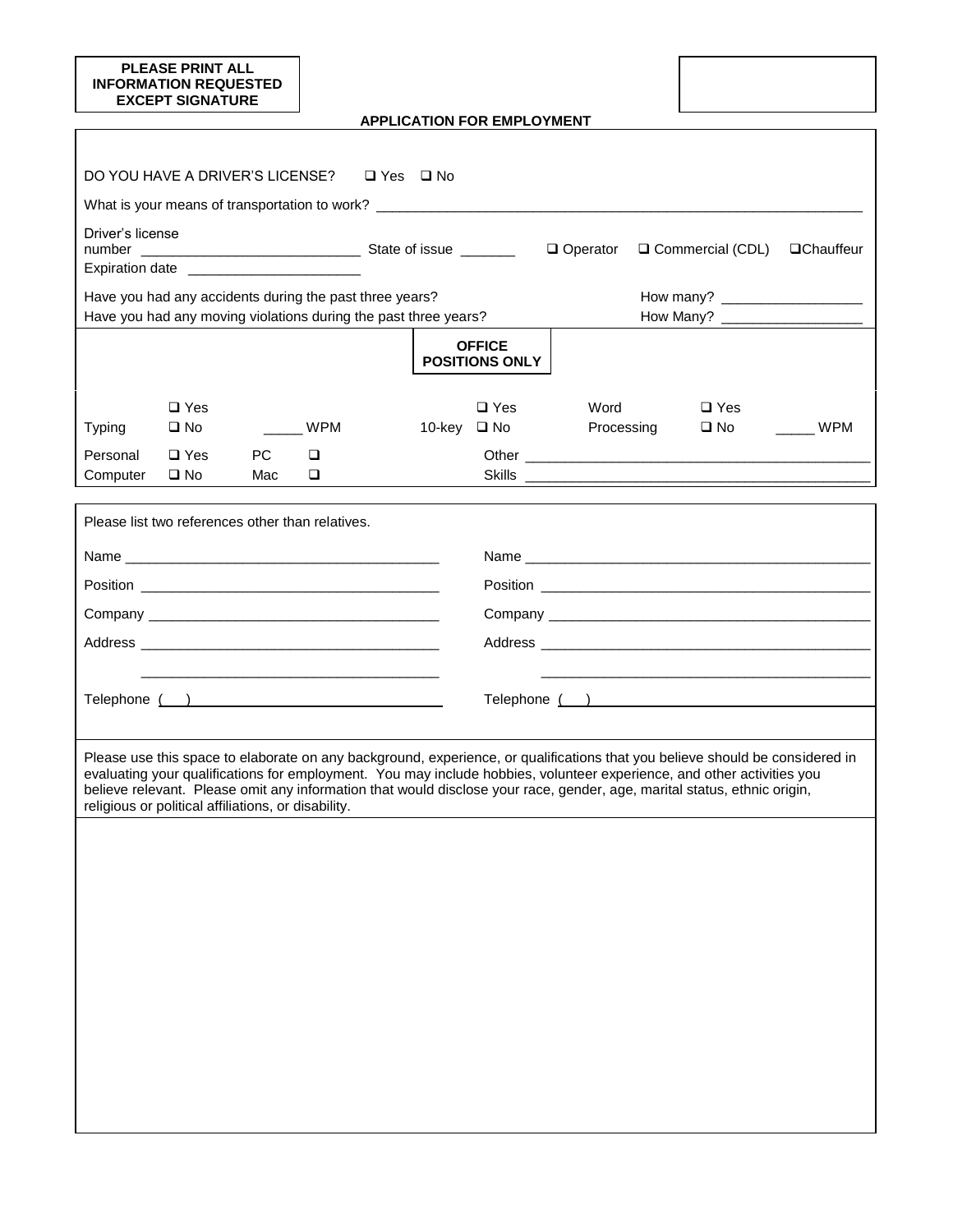## **PLEASE PRINT ALL INFORMATION REQUESTED EXCEPT SIGNATURE APPLICATION FOR EMPLOYMENT** MILITARY HAVE YOU EVER BEEN IN THE ARMED FORCES? ❑ Yes ❑ No ARE YOU NOW A MEMBER OF THE NATIONAL GUARD?  $□$  Yes  $□$  No Specialty \_\_\_\_\_\_\_\_\_\_\_\_\_\_\_\_\_\_\_\_\_\_\_\_\_\_\_\_\_\_\_\_\_\_ Date Entered \_\_\_\_\_\_\_\_\_\_\_\_\_\_\_\_ Discharge Date \_\_\_\_\_\_\_\_\_\_\_\_\_\_

**Work Experience** Please list your work experience for the **past seven years** beginning with your most recent job held. If you were self-employed, give firm name. **Attach additional sheets if necessary.**

| Name of employer<br>Address                                                                                                       | Name of last<br><b>Employment dates</b><br>supervisor |      | Pay or salary |  |  |
|-----------------------------------------------------------------------------------------------------------------------------------|-------------------------------------------------------|------|---------------|--|--|
| City, State, Zip Code<br>Phone number                                                                                             |                                                       | From | Start         |  |  |
|                                                                                                                                   |                                                       | To   | Final         |  |  |
|                                                                                                                                   | Your last job title                                   |      |               |  |  |
| Reason for leaving (be specific)                                                                                                  |                                                       |      |               |  |  |
| List the jobs you held, duties performed, skills used or learned, advancements or promotions while you worked at this<br>company. |                                                       |      |               |  |  |
|                                                                                                                                   |                                                       |      |               |  |  |
|                                                                                                                                   |                                                       |      |               |  |  |
|                                                                                                                                   |                                                       |      |               |  |  |

| Name of employer<br>Address                                                                                                       | Name of last<br>supervisor | <b>Employment dates</b> | Pay or salary |  |
|-----------------------------------------------------------------------------------------------------------------------------------|----------------------------|-------------------------|---------------|--|
| City, State, Zip Code<br>Phone number                                                                                             |                            | From                    | Start         |  |
|                                                                                                                                   |                            | To                      | Final         |  |
|                                                                                                                                   | Your Last Job Title        |                         |               |  |
| Reason for leaving (be specific)                                                                                                  |                            |                         |               |  |
| List the jobs you held, duties performed, skills used or learned, advancements or promotions while you worked at this<br>company. |                            |                         |               |  |
|                                                                                                                                   |                            |                         |               |  |
|                                                                                                                                   |                            |                         |               |  |
|                                                                                                                                   |                            |                         |               |  |
|                                                                                                                                   |                            |                         |               |  |

\_\_\_\_\_\_\_\_\_\_\_\_\_\_\_\_\_\_\_\_\_\_\_\_\_\_\_\_\_\_\_\_\_\_\_\_\_\_\_\_\_\_\_\_\_\_\_\_\_\_\_\_\_\_\_\_\_\_\_\_\_\_\_\_\_\_\_\_\_\_\_\_\_\_\_\_\_\_\_\_\_\_\_\_\_\_\_\_\_\_\_\_\_\_\_\_\_\_\_\_

| May we contact your present employer?                                            | □ Yes □ No |  |
|----------------------------------------------------------------------------------|------------|--|
| Did you complete this application yourself $\Box$ Yes $\Box$ No If not, who did? |            |  |